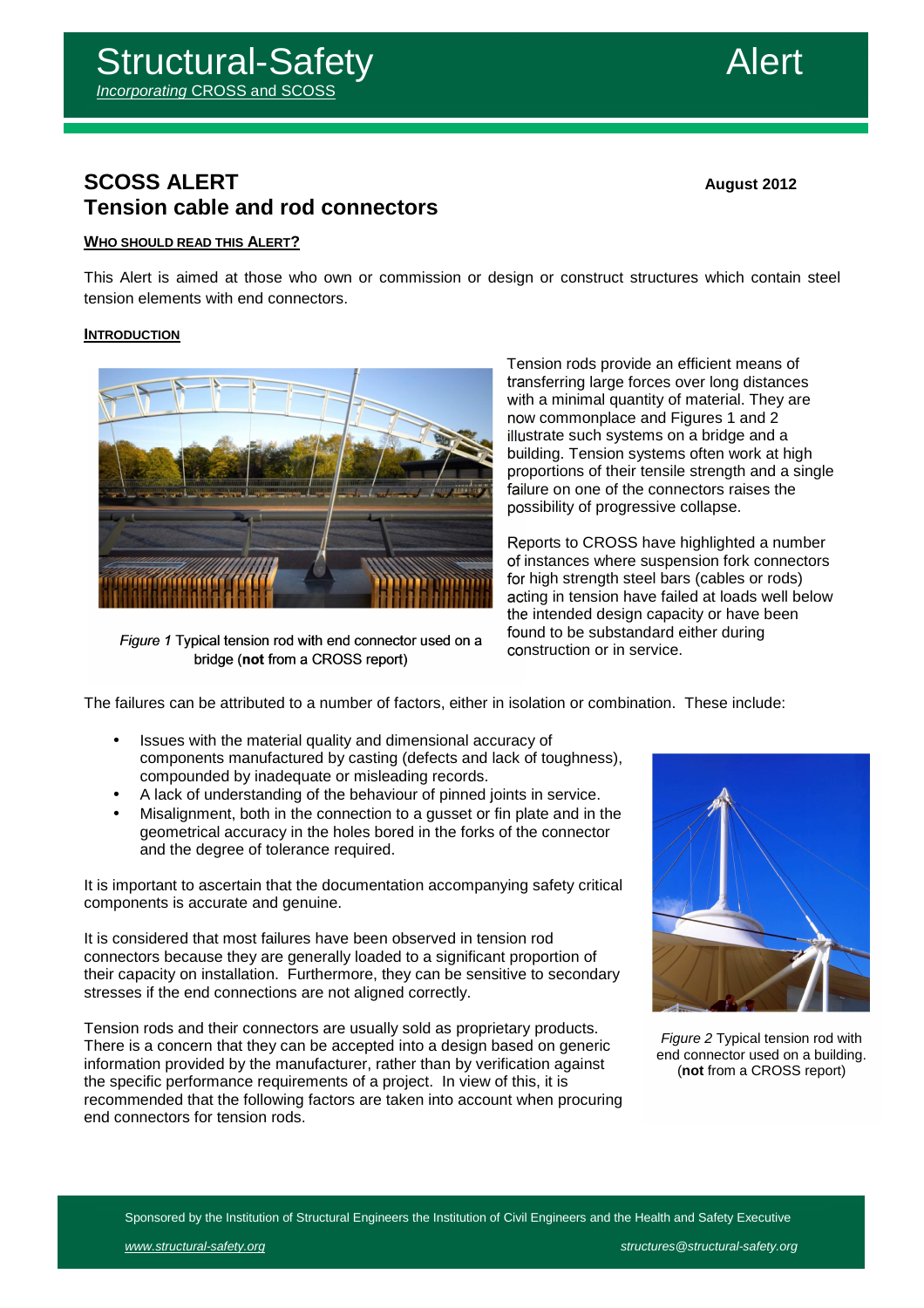

## **KEY CONSIDERATIONS**

## **Specification**

A well-defined specification should be prepared that sets out the requirements for materials, procedures and operations in manufacture, testing, examination, transportation and delivery as well as in service. It should take account of the specific requirements of the project in addition to more generic requirements. Manufacturers will have their own procedures and specifications, so it is important to establish that a particular project specification takes precedence in the event of differences or ambiguities arising.

The key properties are strength, ductility and toughness. The role of strength is obvious. Ductility is required in addition to strength to permit redistribution of the stress concentrations which are inevitable from a number of causes. Toughness (Charpy value) is essential to limit the risk of fracture and crack propagation. Having adequate toughness is particularly essential in thick steel sections – see 'Size matters for Structural Engineers'<sup>[1]</sup>. Fracture arises consequent on low toughness, tensile stress and stress concentrations from defects. It is more likely to occur in cold temperatures. Controlling defects is important in assuring fracture toughness in all products. If special end connectors are made it is essential to preserve a significant ratio between ultimate tensile strength and yield and to have sufficient ductility and toughness. The example shown in Figure 3 involves fracture rather than just yield.



Figure 3 Failed connector (**not** associated with the structures shown in Figures 1 and 2 or taken from a CROSS report)

End connectors for tension rods are relatively specialist products so it may be necessary in part to rely on the manufacturer's specialist knowledge and bespoke procedures. It is expected that manufacturers will wish to protect their specialist 'know-how'; however, their products should be subject to reasonable independent scrutiny prior to acceptance. Manufacturers may be asked to advise on defining specification requirements and acceptance criteria. However, in such circumstances, requirements should be established and agreed in advance of manufacture and supply. For example, it should be agreed what tests will be undertaken; the extent of such tests and what records will be provided, and when, and what acceptance criteria will apply; preferably with reference to published standards.

## **Testing**

Consideration should be given to independent third party validation and this should be agreed with the manufacturer prior to manufacture and supply. Such validation may include witnessing manufacturing operations, selection of samples of raw materials and manufactured components, and testing at different temperatures. Testing may consist of non-destructive examination of components to be accepted into the works or destructive testing of samples selected specifically for this purpose. It is particularly important for those specifying the various tests to understand their role and limitations.

Consideration should also be given to proof testing prior to incorporation of a connector into the works. The extent of proof testing may be set to suit the nature of the project. For example, where connectors are critical to the integrity of the structure (with little or no structural redundancy) and highly utilised, consideration should be given to proof testing them all. Where 100% proof testing is not appropriate, a sufficiently large sample should be tested to be representative. Confidence in the appropriate design strength for the connector should be obtained by statistical analysis and the derivation of a suitable factor of safety. Where proof testing is not carried out, larger factors of safety should be adopted to compensate for the greater degree of uncertainty. With such tension systems quality of every key item is critical, and if there is a defect in one component there may be defects in others due to the repetitive nature of the manufacturing process.

Caution should be exercised where historical test records are offered as proof of compliance with specified requirements. It should be established that the design tested is identical to that being offered and was manufactured using exactly the same materials, process, tolerances and specification. Material variability should also be taken into account when considering acceptance on this basis. In these circumstances quality assurance may not provide the assurance that is desired due to the variability that can exist between components.

Sponsored by the Institution of Structural Engineers the Institution of Civil Engineers and the Health and Safety Executive